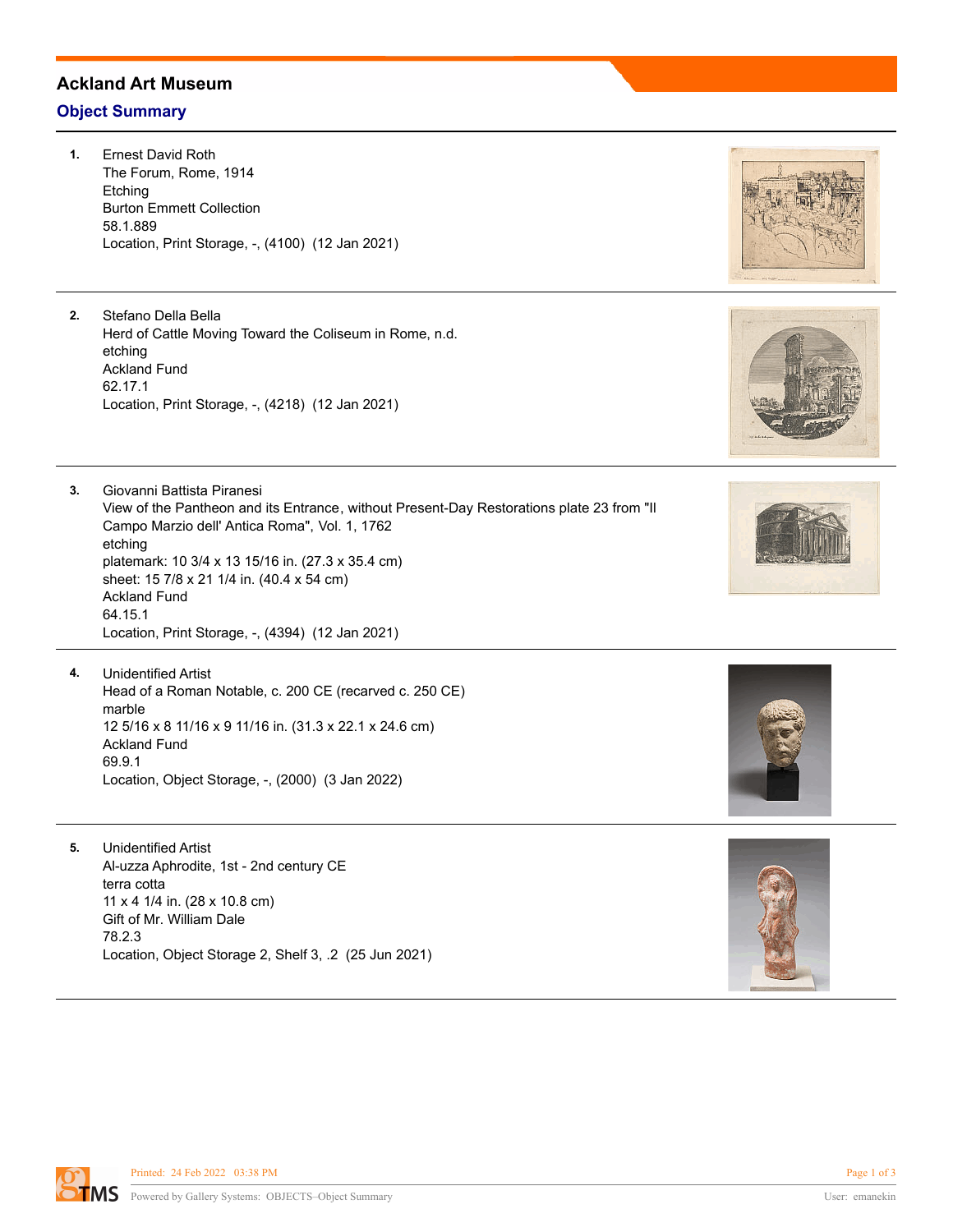## **Object Summary**

| 6.  | <b>Unidentified Artist</b><br>Nike (Winged Victory), c. 150 BCE-200 CE<br>terracotta<br>8 1/8 x 2 5/8 x 2 7/8 in. (20.6 x 6.7 x 7.3 cm)<br>Gift of Mr. William Dale<br>78.2.5<br>Location, Object Storage, Shelf 27, .3 (24 Jun 2021)                                                                                                                                               |  |
|-----|-------------------------------------------------------------------------------------------------------------------------------------------------------------------------------------------------------------------------------------------------------------------------------------------------------------------------------------------------------------------------------------|--|
| 7.  | Victor Jean Nicolle, French, 1754-1826<br>ink on paper<br>The Pantheon, late 18th century<br>Pen and brown ink<br>sheet: 5 1/2 x 7 11/16 in. (14 x 19.5 cm)<br>Joseph F. McCrindle Collection<br>2010.4.49<br>Location, Print Storage, -, (4807) (12 Jan 2021)                                                                                                                      |  |
| 8.  | Unidentified Artist, Roman<br>coin<br>Denarius: Diademed Head of Venus Right, Circular Obverse Banker's Mark by Venus'<br>Eye; Aeneas Walking Left, Carrying Anchises and Palladium on Reverse, 47-46 BCE<br>Silver<br>0.00802 lb. (3.64g)<br>Gift of William H. Race<br>2012.37.2.4<br>Location, Object Storage, -, (2191) (24 Jun 2021)                                           |  |
| 9.  | Unidentified Artist, Roman<br>coin<br>Denarius: Laureate Head of Augustus Right; Lucius and Gaius Standing Facing, Shields<br>and Spears Between Them, Above, Between the Spears, Simpulum and Littuus Turned<br>Inwards on Reverse, 2 BCE-14 CE<br>Silver<br>$0.00838$ lb. $(3.8g)$<br>Gift of William H. Race<br>2012.37.2.9<br>Location, Object Storage, -, (2191) (24 Jun 2021) |  |
| 10. | Unidentified Artist, Roman<br>coin<br>Denarius: Laureate Head of Tiberius Right; Livia as Pax, Seated Right Holding Olive<br>Branch and Long Scepter, Ornate Chair Legs on Reverse, 14-37 CE<br>Silver<br>0.00825 lb. (3.74g)<br>Gift of William H. Race<br>2012.37.2.15<br>Location, Object Storage, -, (2191) (24 Jun 2021)                                                       |  |